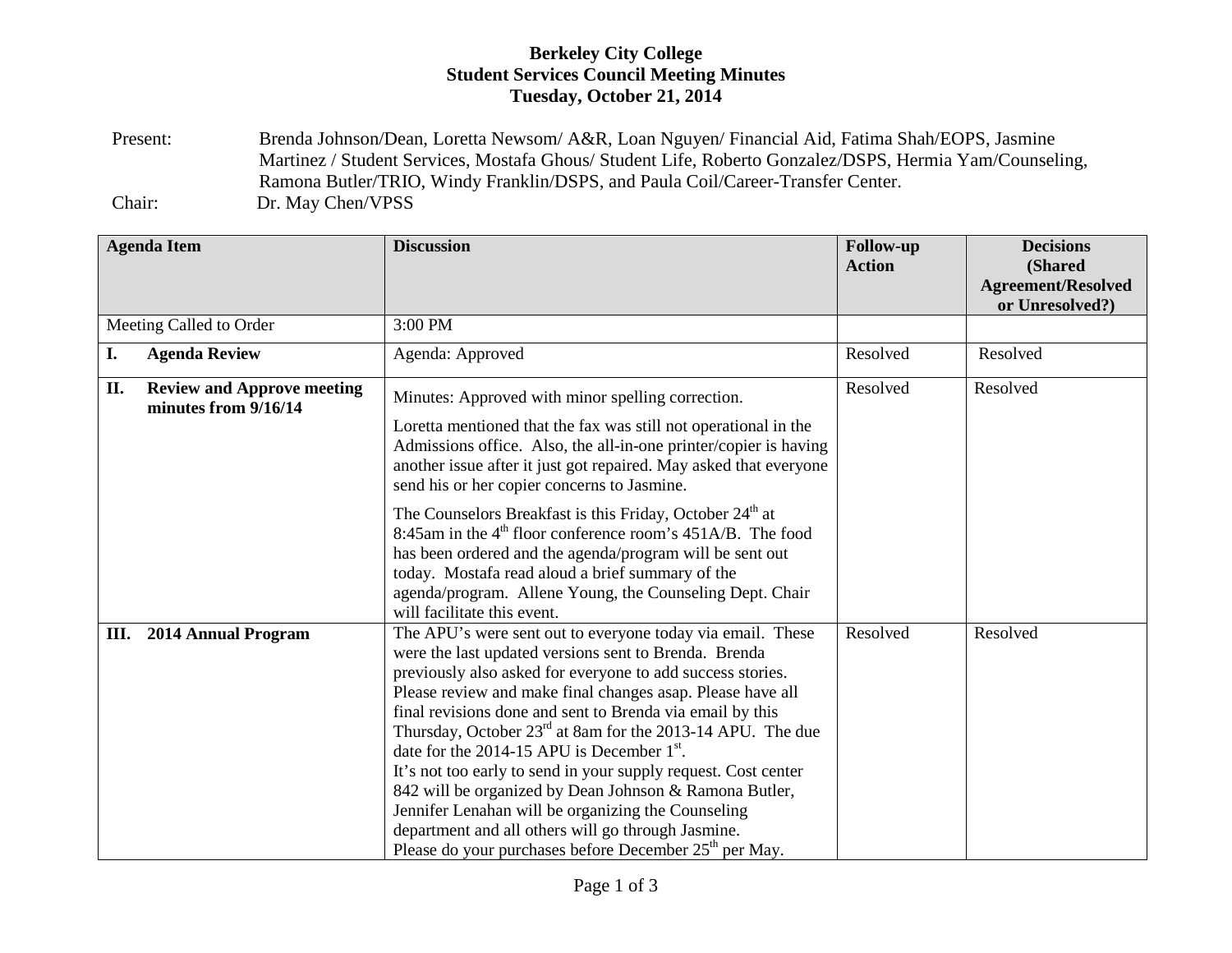## **Berkeley City College Student Services Council Meeting Minutes**

| Tuesday, October 21, 2014 |                                      |                                                                   |          |          |  |  |  |  |
|---------------------------|--------------------------------------|-------------------------------------------------------------------|----------|----------|--|--|--|--|
| IV.                       | <b>SSSP Student Services project</b> | May emailed to the committee earlier today the SSSP Budget        | Resolved | Resolved |  |  |  |  |
|                           | assignments                          | Plan-DRAFT.                                                       |          |          |  |  |  |  |
|                           |                                      |                                                                   |          |          |  |  |  |  |
|                           |                                      | These funds are very different from our other funds.              |          |          |  |  |  |  |
|                           |                                      | Only 40% of the money will come to us automatically the           |          |          |  |  |  |  |
|                           |                                      | other 60% we have to make it up. See the funding formula on       |          |          |  |  |  |  |
|                           |                                      | the front page of the handout (SSSP Budget Plan-DRAFT)            |          |          |  |  |  |  |
|                           |                                      | May has identified the Student Services Team Plan and             |          |          |  |  |  |  |
|                           |                                      | Leaders. We briefly went through and reviewed the plan. Of        |          |          |  |  |  |  |
|                           |                                      | the three team members, May wants one of the three to be the      |          |          |  |  |  |  |
|                           |                                      | team leader.                                                      |          |          |  |  |  |  |
|                           |                                      |                                                                   |          |          |  |  |  |  |
|                           |                                      | We discussed students having to declare a major. During           |          |          |  |  |  |  |
|                           |                                      | A&O, it was suggested that Gail Pendleton could inform            |          |          |  |  |  |  |
|                           |                                      | students who have not yet declared a major to other resources     |          |          |  |  |  |  |
|                           |                                      | to assist them with this. In the works is the academic advising   |          |          |  |  |  |  |
|                           |                                      | module on PeopleSoft; so this may be something that gets          |          |          |  |  |  |  |
|                           |                                      | noted in their PASSPORT account. May wants to form a small        |          |          |  |  |  |  |
|                           |                                      | taskforce to work on this. May has asked Gail, Paula and          |          |          |  |  |  |  |
|                           |                                      | Fatima to work with Gabriel Martinez (Counselor) to address       |          |          |  |  |  |  |
|                           |                                      | this. Allene Young will be the person to put the BCCO             |          |          |  |  |  |  |
|                           |                                      | together. Mostafa will identify an ASBCC leader and/or            |          |          |  |  |  |  |
|                           |                                      | Ambassador to participate in the BCCO.                            |          |          |  |  |  |  |
|                           |                                      | The Counselors themselves, Jennifer Lenahan and Gail              |          |          |  |  |  |  |
|                           |                                      | Pendleton will do the SSSP Data input.                            |          |          |  |  |  |  |
|                           |                                      |                                                                   |          |          |  |  |  |  |
|                           |                                      | Need to have Gail Pendleton work with a Susan Truong to           |          |          |  |  |  |  |
|                           |                                      | identify a class for first entry students and have them enroll in |          |          |  |  |  |  |
|                           |                                      | Counseling 200A and attend the BCCO. James and Christina          |          |          |  |  |  |  |
|                           |                                      | have been doing this with Gail currently.                         |          |          |  |  |  |  |
|                           |                                      | May asked Mostafa to work with ASBCC to have an SEP day           |          |          |  |  |  |  |
|                           |                                      | in the atrium during college-hour. We want to have                |          |          |  |  |  |  |
|                           |                                      | Counselors there as well with laptops to assist students.         |          |          |  |  |  |  |
|                           |                                      | Ramona commented that we want to empower the students but         |          |          |  |  |  |  |
|                           |                                      | we want to give them a road map to get them started. Also,        |          |          |  |  |  |  |